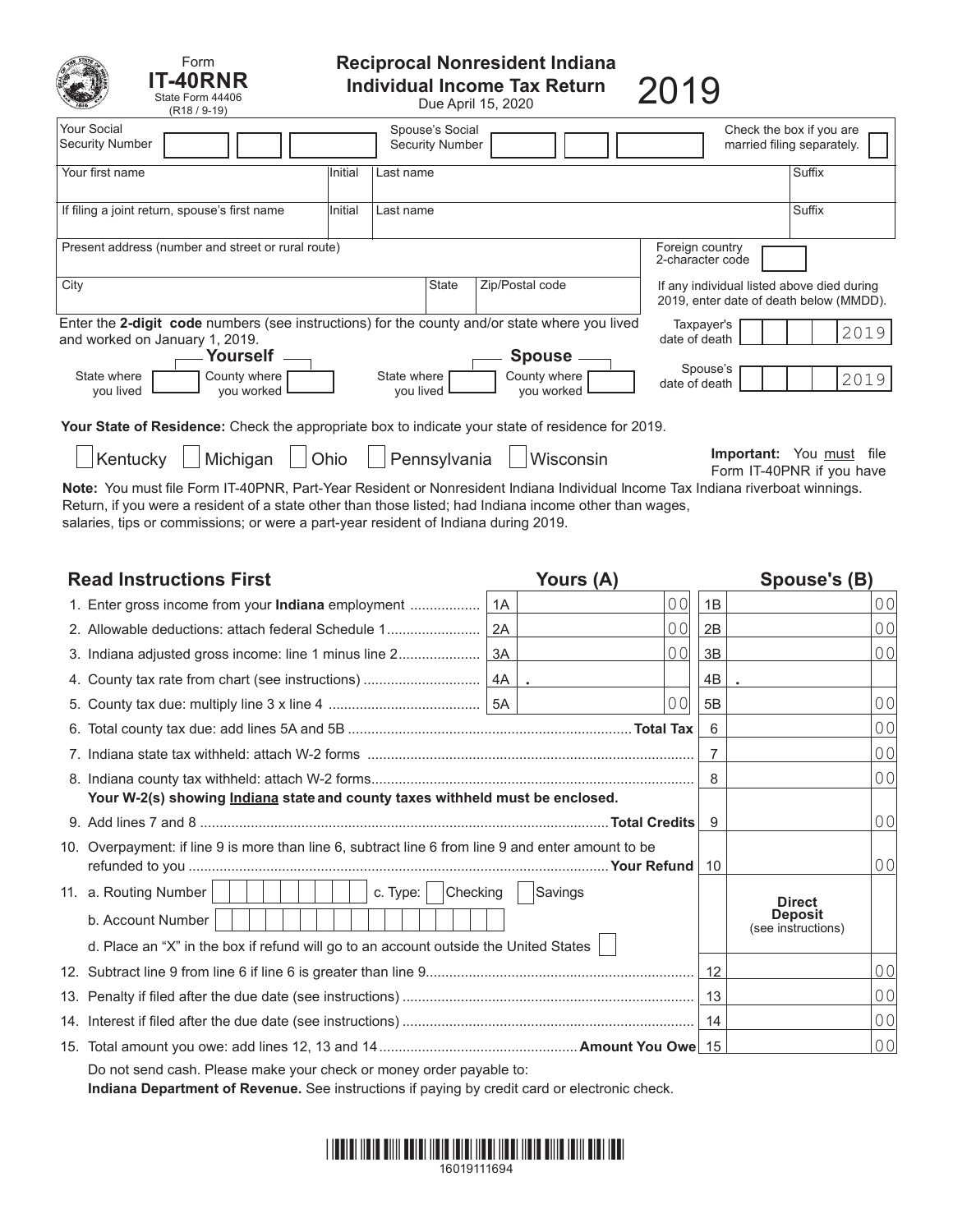# **Extension of time to file**

Place "X" in box if you have filed a federal extension of time to file, Form 4868, or made an online extension payment.

Place "X" in box if you have filed an Indiana extension of time to file, Form IT-9, or made an Indiana extension payment online. **Authorization**

Under penalty of perjury, I have examined this return and all attachments and to the best of my knowledge and belief, it is true, complete and correct. I understand that if this is a joint return, any refund will be made payable to us jointly and each of us is liable for all taxes due under this return. Also, my request for direct deposit of my refund includes my authorization to the Indiana Department of Revenue to furnish my financial institution with my routing number, account number, account type and Social Security number to ensure my refund is properly deposited. I give permission to the Department to contact the Social Security Administration to confirm that the Social Security number(s) used on this return is correct. Daytime telephone number

| Your Signature     | Date | Daytime telephone number             |  |  |
|--------------------|------|--------------------------------------|--|--|
| Spouse's Signature | Date | Email address where we can reach you |  |  |
|                    |      |                                      |  |  |

# **I authorize the Department to discuss my return with my personal representative (see below).**

**Yes No If yes, complete the information below.**

## **Personal Representative's Name** (please print)

|                   | PTIN <sup>L</sup> |
|-------------------|-------------------|
| Telephone         |                   |
| number            | Address L         |
|                   |                   |
| Address           | City              |
|                   |                   |
| City              | Zip Code<br>State |
|                   | Preparer's        |
| Zip Code<br>State | signature:        |

• If enclosing payment mail to: Indiana Department of Revenue, P.O. Box 7224, Indianapolis, IN 46207-7224.

• Mail all other returns to: Indiana Department of Revenue, P.O. Box 40, Indianapolis, IN 46206-0040.



## **Paid Preparer: Firm's Name** (or yours if self-employed)

IN-OPT on file with paid preparer if not filing electronically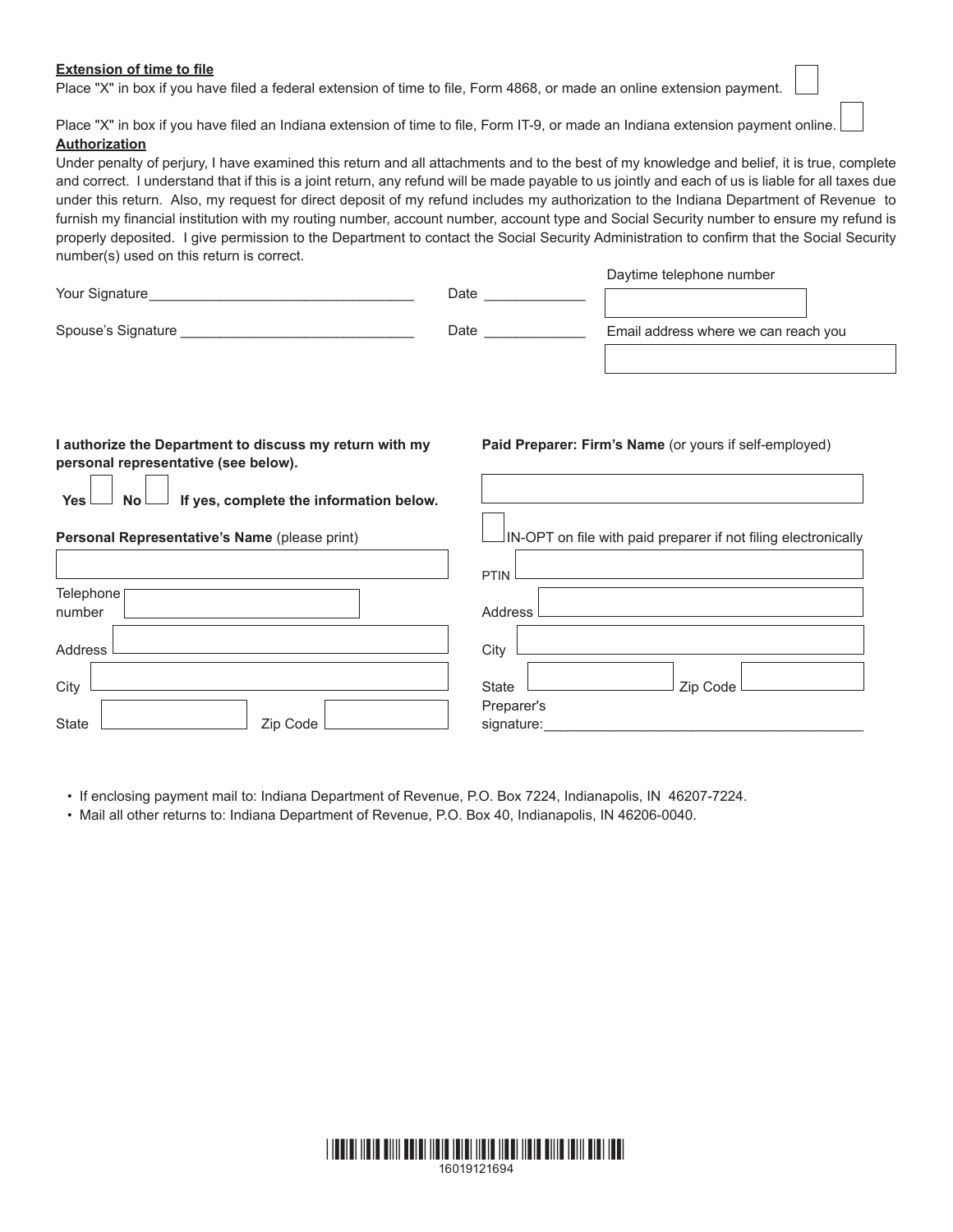$(R14/12-19)$ 

# **Reciprocal States' 2-digit County Code Number and 2019 Indiana County Tax Rates**

\*These rates have changed from the chart printed here last year

| <b>State</b><br>Code | <b>Certain</b><br><b>States</b> |              | <b>County</b> | <b>County</b>     | <b>County</b><br><b>Tax</b> | County | County        | County<br>Tax |
|----------------------|---------------------------------|--------------|---------------|-------------------|-----------------------------|--------|---------------|---------------|
| 94<br>95             | <b>Illinois</b><br>Kentucky     |              | Code          | Name              | Rate                        | Code   | <b>Name</b>   | Rate          |
| 96                   | Michigan                        |              | 26            | Gibson            | .007                        | 61     | Parke         | .0265         |
| 97                   | Ohio                            |              | 27            | Grant             | $.0255*$                    | 62     | Perry         | .0181         |
| 98                   | Pennsylvania                    |              | 28            | Greene            | $.018*$                     | 63     | Pike          | .0075         |
| 99                   | Wisconsin                       |              | 29            | Hamilton          | .01                         | 64     | Porter        | .005          |
| 00                   | <b>All Other States</b>         |              | 30            | <b>Hancock</b>    | $.0179*$                    | 65     | Posey         | .0125         |
|                      |                                 |              | 31            | Harrison          | .01                         | 66     | Pulaski       | .0338         |
|                      |                                 |              | 32            | <b>Hendricks</b>  | $.0155*$                    | 67     | Putnam        | $.02025*$     |
|                      |                                 | County       | 33            | Henry             | .015                        | 68     | Randolph      | .0225         |
| County               | <b>County</b>                   | Tax          | 34            | Howard            | .0175                       | 69     | Ripley        | .0138         |
| Code                 | <b>Name</b>                     | Rate         | 35            | <b>Huntington</b> | $.0195*$                    | 70     | Rush          | .021          |
| 01                   | Adams                           | .01624       | 36            | Jackson           | .021                        | 71     | St. Joseph    | .0175         |
| 02                   | Allen                           | .0148        | 37            | Jasper            | .02864                      | 72     | Scott         | .0216         |
| 03                   | <b>Bartholomew</b>              | .0175        | 38            | Jay               | .0245                       | 73     | Shelby        | .015          |
| 04                   | Benton                          | .0179        | 39            | Jefferson         | .0035                       | 74     | Spencer       | .008          |
| 05                   | Blackford                       | .015         | 40            | Jennings          | $.0315*$                    | 75     | <b>Starke</b> | .0171         |
| 06                   | Boone                           | .015         | 41            | Johnson           | $.0105*$                    | 76     | Steuben       | .0179         |
| 07                   | <b>Brown</b>                    | .025234      | 42            | Knox              | .01                         | 77     | Sullivan      | $.00875*$     |
| 08                   | Carroll                         | .022733*     | 43            | Kosciusko         | .01                         | 78     | Switzerland   | .01           |
| 09                   | Cass                            | $.026*$      | 44            | LaGrange          | .0165                       | 79     | Tippecanoe    | .011          |
| 10                   | Clark                           | .02          | 45            | Lake              | .015                        | 80     | Tipton        | .026          |
| 11                   | Clay                            | $.02275*$    | 46            | LaPorte           | .0095                       | 81     | Union         | .0175         |
| 12                   | Clinton                         | $.023*$      | 47            | Lawrence          | .0175                       | 82     | Vanderburgh   | .012          |
| 13                   | Crawford                        | .01          | 48            | Madison           | .0175                       | 83     | Vermillion    | .015          |
| 14                   | <b>Daviess</b>                  | .015         | 49            | Marion            | .0202                       | 84     | Vigo          | $.02*$        |
| 15                   | Dearborn                        | $.012*$      | 50            | Marshall          | .0125                       | 85     | Wabash        | .029          |
| 16                   | Decatur                         | .0235        | 51            | Martin            | .0175                       | 86     | Warren        | .0212         |
| 17                   | DeKalb                          | $.0213*$     | 52            | Miami             | .0254                       | 87     | Warrick       | .005          |
| 18                   | Delaware                        | .015         | 53            | Monroe            | .01345                      | 88     | Washington    | .02           |
| 19                   | <b>Dubois</b>                   | $.0105*$     | 54            | Montgomery        | .023                        | 89     | Wayne         | .015          |
| 20                   | Elkhart                         | .02          | 55            | Morgan            | .0272                       | 90     | Wells         | .021          |
| 21                   | Fayette                         | $.0242*$     | 56            | Newton            | .01                         | 91     | White         | $.0232*$      |
| 22                   | Floyd<br>Fountain               | $.0135*$     | 57            | Noble             | .0175                       | 92     | Whitley       | $.015329*$    |
| 23                   |                                 | .021<br>.015 | 58            | Ohio              | $.013125*$                  |        |               |               |
| 24<br>25             | Franklin                        |              | 59<br>60      | Orange            | .0175                       |        |               |               |
|                      | Fulton                          | $.0238*$     |               | Owen              | $.01325*$                   |        |               |               |

#### **Personal Representative Information**

Typically, the department will contact you (and your spouse, if filing jointly) if there are any questions or concerns about your tax return. If you want the department to be able to discuss your tax return with someone else (e.g. the person who prepared it, a relative or friend, etc.), you'll need to complete this area.

If you complete this area, you are authorizing the department to be in contact with someone other than you concerning information about this tax return.

You may decide at any time to revoke the authorization for the department to be in contact with your personal representative. If you do, you will need to tell us that in

a signed statement. Include your name, Social Security number and the year of your tax return. Mail your statement to Indiana Department of Revenue, P.O. Box 40, Indianapolis, IN. 46206-0040.

#### **Paid Preparer Information**

Fill out this area if a paid preparer completed this tax return.

## **Who may file Form IT-40RNR?** Full-

year residents of Kentucky, Michigan, Ohio, Pennsylvania, or Wisconsin may  $\overline{\mathsf{U}}$  and the form if  $\overline{\mathsf{V}}$ 

• Your income from Indiana sources is only from wages, salaries, tips or commissions, and

• Your Indiana credits are only from Indiana state and/or county taxes withheld.

While unemployment compensation from Indiana sources received by an Indiana nonresident is not subject to tax in Indiana, you must file Form IT-40PNR to claim a refund of ANY Indiana state/ county withholdings.

**Professional team members** cannot file Form IT-40RNR; they must file Form IT-40PNR.

**Important: Do not file this form if you have Indiana riverboat winnings. You**  must file Form IT-40PNR.